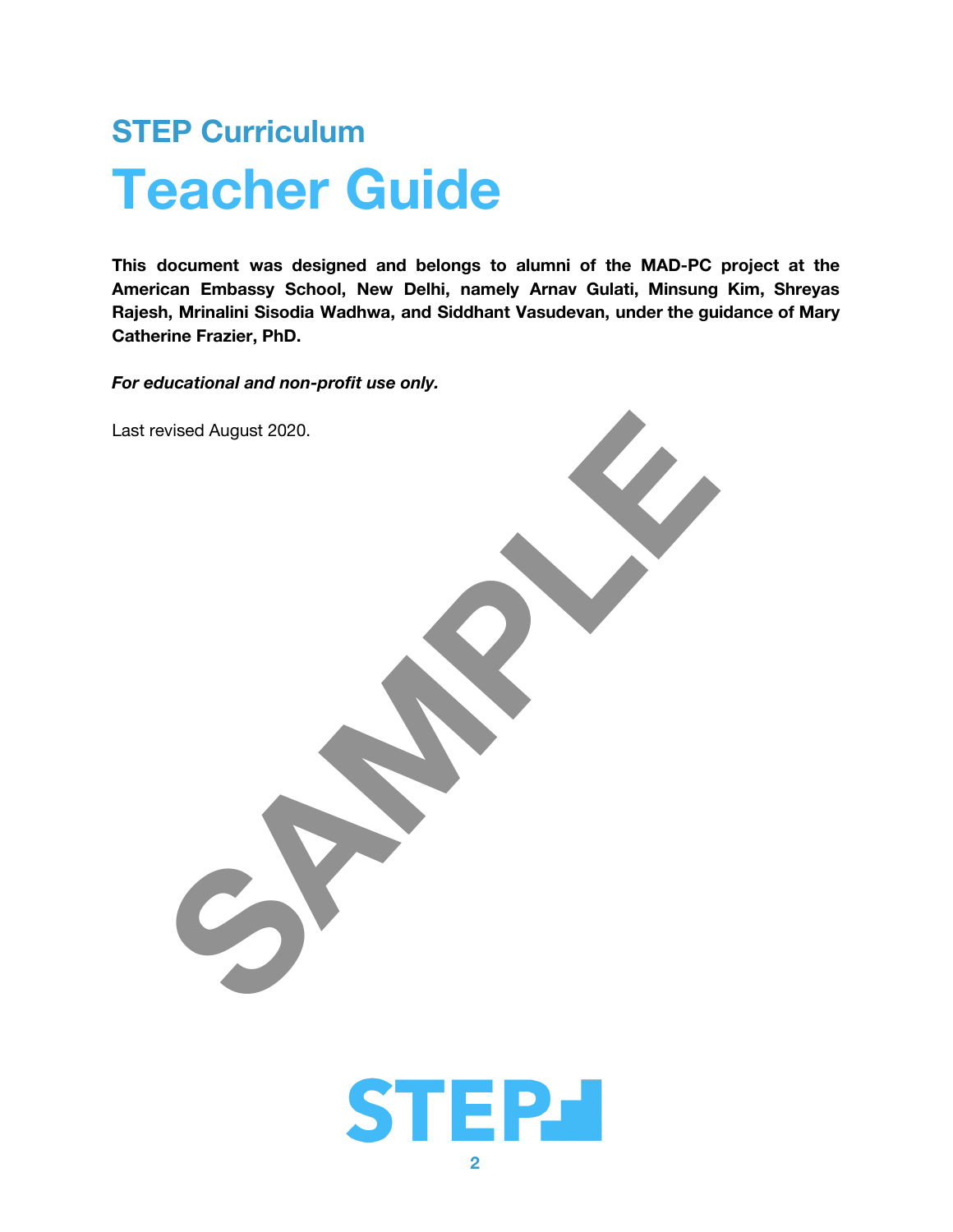# **Chapter Three Teaching Specific Skills**

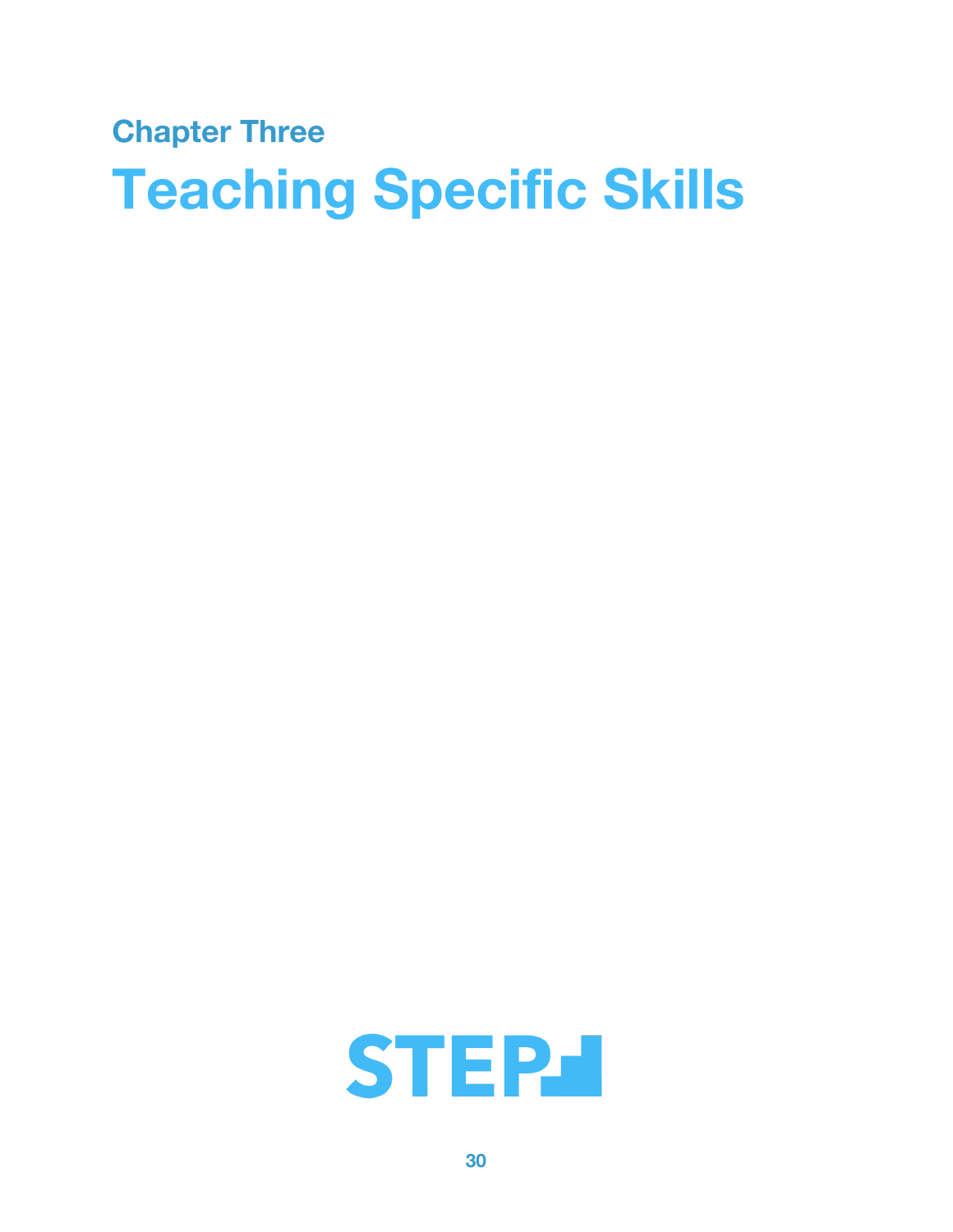# **Language Standards**

In these next few pages, we present advice for teaching each of the language standards. As always, specific ideas for classroom activities that target the four skills are included in the resources section of this guide.

| <b>Complete List of Course Standards</b> |  |
|------------------------------------------|--|
|------------------------------------------|--|

|   | Writing (W)                                                                      | <b>Reading (R)</b>                                                               | <b>Speaking and Listening (S)</b>                                                             |
|---|----------------------------------------------------------------------------------|----------------------------------------------------------------------------------|-----------------------------------------------------------------------------------------------|
| G | Do not allow grammar<br>mistakes to hinder the<br>message.                       | Comprehend information<br>presented in a passage.                                | Organize presentation<br>content by talking points,<br>remaining focused while<br>presenting. |
|   | Consistently vary<br>sentences (structure,<br>beginning, and length).            | Summarize information<br>presented.                                              | Speak with good elocution<br>and clear enunciation.                                           |
|   | Consistently implement<br>advanced, relevant<br>vocabulary.                      | Discern the definitions of<br>complex vocabulary<br>through contextual usage.    | Demonstrate engaging body<br>language (eye contact, hand<br>gestures, posture).               |
|   | Organize writing fluently;<br>use transitions.                                   | Delineate the structure of an<br>article.                                        | Provide relevant and<br>insightful responses to<br>interview questions.                       |
| A | Organize given information<br>by common themes.                                  | Differentiate between<br>concrete facts and authorial<br>claims.                 | Defend one's position with<br>coherent, organized<br>arguments.                               |
|   | Use given information to<br>create a relevant, specific,<br>and arguable thesis. | Understand and recognize<br>bias.                                                | Appeal to logos and pathos<br>to deliver a persuasive<br>speech.                              |
|   | Support a thesis with<br>relevant evidence; stay<br>focused.                     | Understand the implications<br>of authorial intent.                              | Develop and present specific<br>counterarguments.                                             |
|   | Write insightfully; make<br>connections.                                         | Compare and contrast two<br>authors' differing viewpoints<br>on a nuanced topic. | Consistently maintain a<br>professional, confident tone<br>while speaking.                    |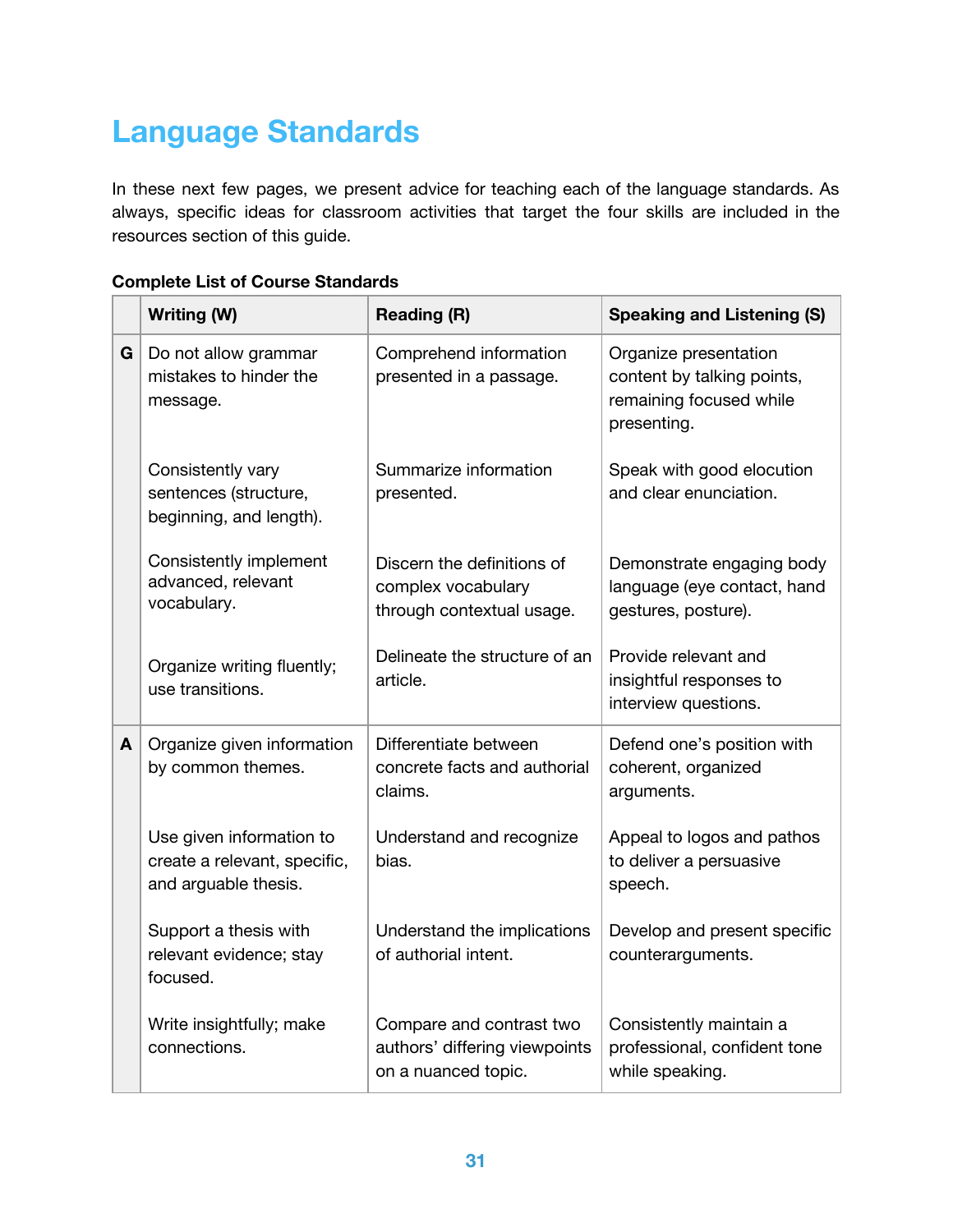# **Speaking and Listening (S)**

Speaking and listening activities should always be integrated; especially in an academic English class, as is this one, the two cannot be disjoint. That is why the two skills are merged in the Scope and Sequence (which emphasizes speaking as the basis of presentation). Nevertheless, there are different ideas to keep in mind for speaking and listening.

When you are helping your students develop their speaking skills, you as a teacher will need to find a balance between accuracy and fluency. Accuracy refers to how correctly students use the vocabulary or grammar they know; fluency refers to their pace and control of the language. Many of the speaking standards specifically address fluency, as linguistic accuracy affects reading and writing as well, while fluency is a component of presentation. Still, you as the teacher need to be mindful of striking a balance between these goals when planning your lesson.

There are also two main types of listening that you should consider: listening for gist and listening for specific information (analogous to the reading skills of skimming and scanning). Whenever you have a speaking activity in class, you should ensure that you are giving students opportunities to practice both of these listening skills.

In general, for any speaking or listening exercise, you must follow the three points outlined below:

- Topic: you must choose a relevant topic that students will want to discuss and learn: the Scope and Sequence already helps you do this by providing you with key understandings for each lesson;
- Activities: choosing engaging and interesting activities is critical for a successful lesson, as if students are not engaged, they are less likely to speak or pay attention to other speakers;
- Vocabulary: students need to have the tools to speak in English before beginning the speaking activity, so it is important you give them vocabulary before you start the speaking component exercise - either the listening component of an activity, or a seperate reading activity (think textbook) can help you introduce vocabulary to the students before they begin to practice speaking.

# **Strategies for Listening Activities**

Listening is often the most challenging skill for students; they may struggle with the varying accents of English speakers, any slag/idiomatic language that emerges during an exercise, the pace of the language, and a potential lack of context. To address these issues, you should start with exposing students to accented English that matches their native L1 language (assuming your class only has Hindi speakers), and choose activities that do not include slang that may be too challenging for students to understand. Another helpful technique is to introduce the students to the most important ideas and share any context *before* the listening activity begins. This can be done through a mini-lecture or through a lead-in activity that helps them understand what information they will be hearing. Students generally struggle to "listen cold", so a lead-in is usually important. That way, they go into the exercise with some knowledge of the context and with a particular focus that will help them stay engaged.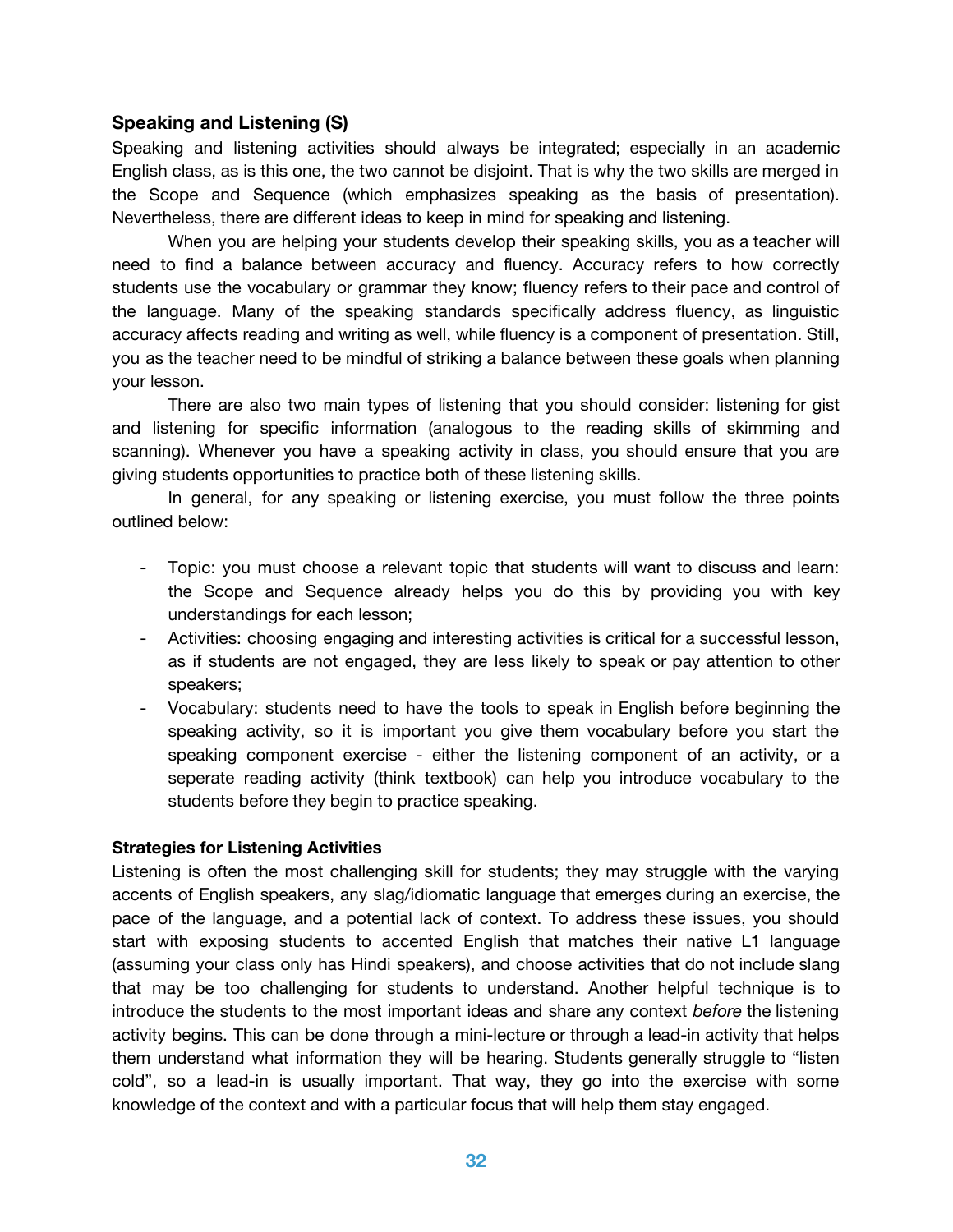If students are listening to a movie or podcast, you can make use of simple features to improve their comprehension, such as pausing the recording, re-playing particular sections, playing the entire media over again, or using the board to note key ideas as they emerge during the activity. Also remember to be smart in how you choose what material the students will be hearing; the Sequence's connection section guides you in terms of choosing the topic, but be sure whatever material you choose is not too difficult, related to the key understandings, and uses the vocabulary students have been learning.

### **Strategies for Speaking Activities**

With speaking activities, the most important thing you can do is create a positive environment. Be a kind and attentive teacher, and provide positive feedback each and every time a student presents to you. Speaking can be incredibly daunting for students, so be sure that you compliment them and show that you appreciate their efforts. Avoid correcting them in front of their peers; instead, note down common errors and plan future lessons or activities around these mistakes.

A great approach to helping students start speaking is called scaffolding. In scaffolding, you first provide the students with a template of language to use when they are practicing. For example, if your students are holding a debate, then you might provide them with examples of language that are generally used during debates. This way, their speeches have more structure and will likely include at least certain phrases that are grammatically correct. The important thing with scaffolding is that you gently correct errors that students may have in using the scaffold, so those phrases are guaranteed to be grammatically correct. Scaffolding can be used to help students with small sentences or with entire speeches. The most useful approach for students at this level is likely to introduce a few phrases that students can incorporate into a longer monologue or dialogue.

When first introducing these scaffold-phrases, be sure to have the students practice by drilling them. Then, you as the teacher can echo the phrase and correct any mistakes; you can also repeat the phrase with correct pronunciation. This way, students learn the scaffold before they employ it in future conversations.

Another great technique is called controlled speaking practice. In a controlled practice activity, students do not produce all of the speech themselves; rather, they follow a script that is given at the start of the lesson. The advantage of this approach is that students improve accuracy, pronunciation, and word/sentence familiarity. This type of activity is usually best for new learners of the language, but you can use it to introduce difficult concepts.

After a controlled practice exercise, it is best to give students free practice opportunities. Either this means that the students write an outline of a speech and then come back together and present their activity to you, or this might mean that students complete some sort of speaking activity in pairs. Either way: balance controlled practice with free practice in the classroom.

# **Reading**

When it comes to reading activities, the focus should be on building skills, not necessarily on complete comprehension. While complete comprehension is often important, in the context of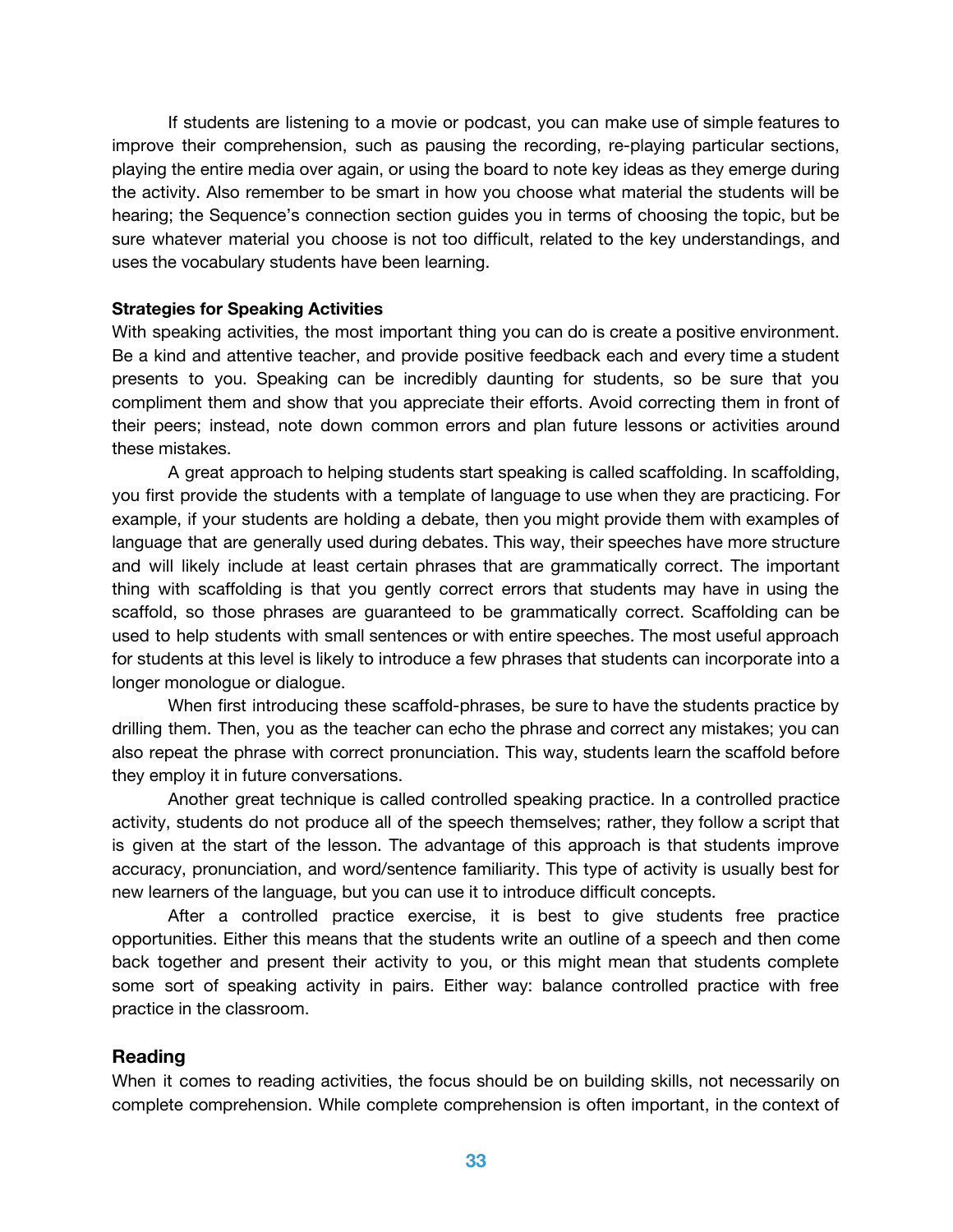an English classroom, it is far more important for you to equip your students with the skills to read a passage than it is to ensure they understand every word of every activity.

Reading is often the most neglected skill to be taught in an English class, but if you follow the Sequence, you will ensure your students have enough opportunities to practice their reading skills. If you use the textbook alongside your class, then you can know with confidence that your students are being given enough opportunities to read. That being said, do not solely rely on supplementary readings; follow the Sequence!

In this program, students are expected to enter at a grade 4 Common Core reading level (US). Our past experience has shown that this is usually the level students are at when they are in class nine or ten of a standard government school in India. By the end of the general part of the curriculum, they should be at a grade 5 or 6 level; the level at which most newspapers are written. After they finish the curriculum, they are expected to be at a grade 8 level, which is the level of Op-Eds and many other texts they will encounter in their daily lives.

# **Types of Reading**

The way we approach a text changes depending on context. If we are reading for a school assignment or for work in a business, we generally practice intensive reading: reading a text in great detail so as to understand every word or idea. Outside of these settings, we tend to practice extensive reading: reading to understand gist, with a focus on big-picture ideas. In the classroom, you want to give students the opportunity to practice both styles of reading.

These are a few of the techniques to which you may want to introduce them (all of which are included at some point in the Sequence); ensure you plan your reading lessons to target different reading techniques. If you use our assessments in the classroom, students will be tested on how well they read a text, i.e. how well they make use of reading strategies to help them comprehend information. The specific skills we target are listed here.

- Previewing: providing your students with some initial information that helps them get a sense of the text beforehand;
- Skimming and scanning;
- Reading for gist or reading for Detail;
- Deducing meaning from context.

# **Teaching Reading Lessons**

The most important consideration is choosing the right texts. You will certainly want to have different texts of different difficulties for the students in Part A of the course and for students in Part B of the course. Oftentimes, it is challenging to find a specific reading passage that will work for class; in these cases, feel free to adapt the text by re-writing portions of it. Your students will certainly appreciate this effort!

A second important consideration is to choose a variety of reading activities. Our assessments and sample activities provide some examples of different reading activities that you can use in the classroom (see the resources section). Incorporating different styles of reading activities will help your students learn more and stay engaged through the lesson.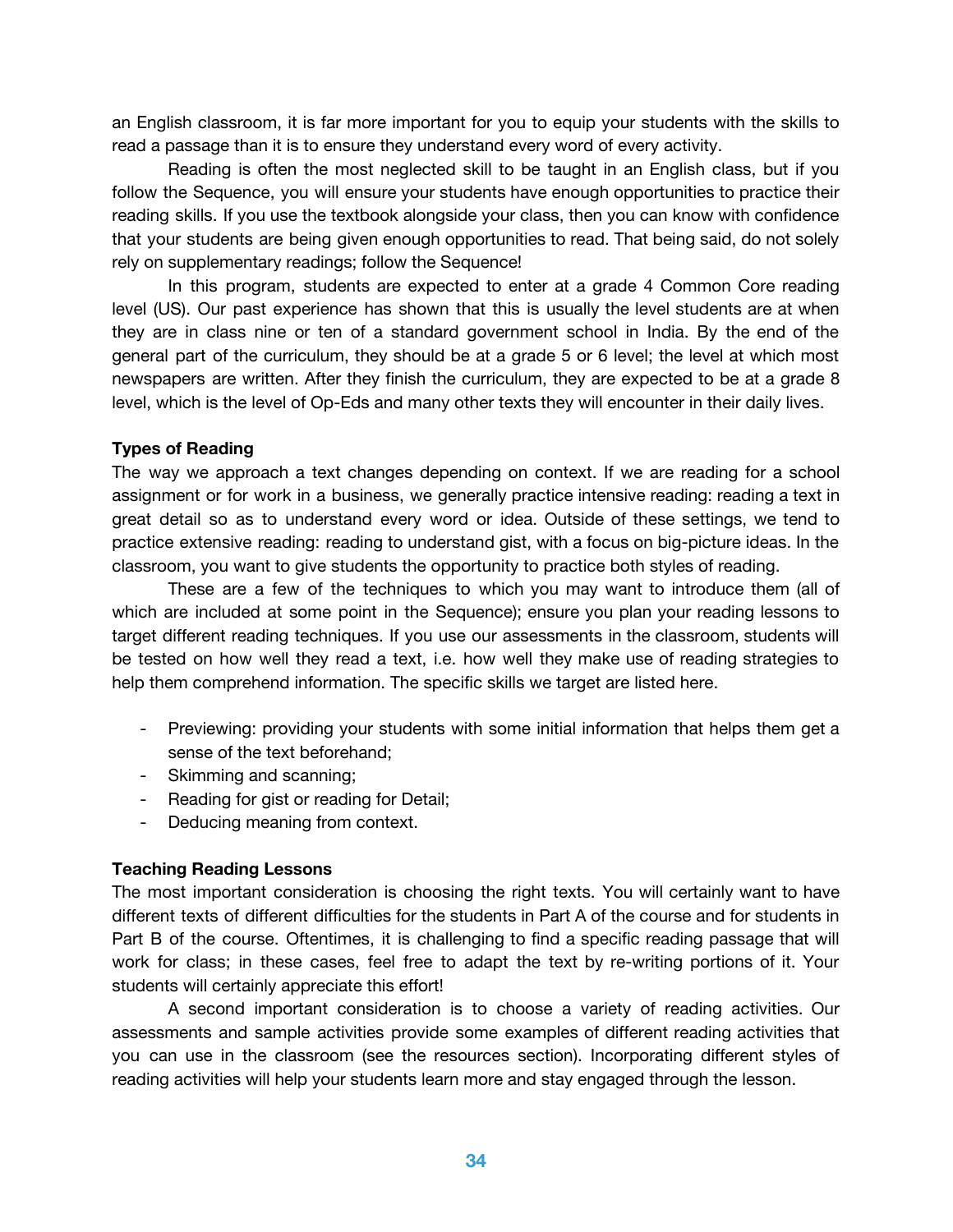Finally, encourage your students to read outside of the classroom! Again, the textbook is a great resource in this regard, though you can also find suitable articles or infographics to share with your students as well.

# **Writing**

Writing is an interesting skill to teach, as what constitutes formal or proper writing is undergoing a change these days. That being said, this curriculum ensures your students are skilled in writing formal text-types that will be useful for them in their business careers or college classrooms. We recommend using social media to interest your students and encourage them to learn English, but as an academic English program, the goal is for them to become strong writers, capable of more than just texting. For that reason, the Sequence includes multiple different forms of writing that students can learn and practice, with an emphasis on producing essays.

An important thing to remember is that writing is like art, in that no one can completely "master" it. Unlike speaking, where students may reach a point of fluency, writing is a continual process of improvement. Your goal, however, is to follow the Sequence to ensure that students are strong writers who will not be rejected for any opportunity because of a lack of writing ability.

# **Writing in this Curriculum**

The writing standards in this curriculum go from sentence-level, to paragraph-level, to essay-level. The focus here is on structure: how sentences go together (syntax), how to write effective paragraphs, and how to organize paragraphs into strong essays. We also take a more mathematical approach to the teaching of writing than other conventional models (think of the syntax table, for example, as given in the resources section).

Writing instruction begins with syntax, or how to structure sentences. As the teacher, you must emphasize that it is important to vary sentence kinds, beginnings, structures, and lengths. Understanding the sentence kinds relates to the grammar goal of the conditional tense, and understanding sentence structures requires an understanding of the parts of speech. For this reason, the writing standards tend to blend with the grammar goals. As a teacher, you can use writing-focused lessons as a good way to have your students practice grammar as well.

The philosophy the Sequence uses to help students learn to construct paragraphs and essays is based on the Western theory of the five-paragraph essay. This writing style forms the basis for writing instruction in most US schools. As such, there are many great teaching resources available for free online that you can use to help your students.

# **Teaching Writing**

There are five stages of writing that students will move through as they learn English; you can adapt different stages for different activities depending on what it is you are teaching in any given lesson (next page).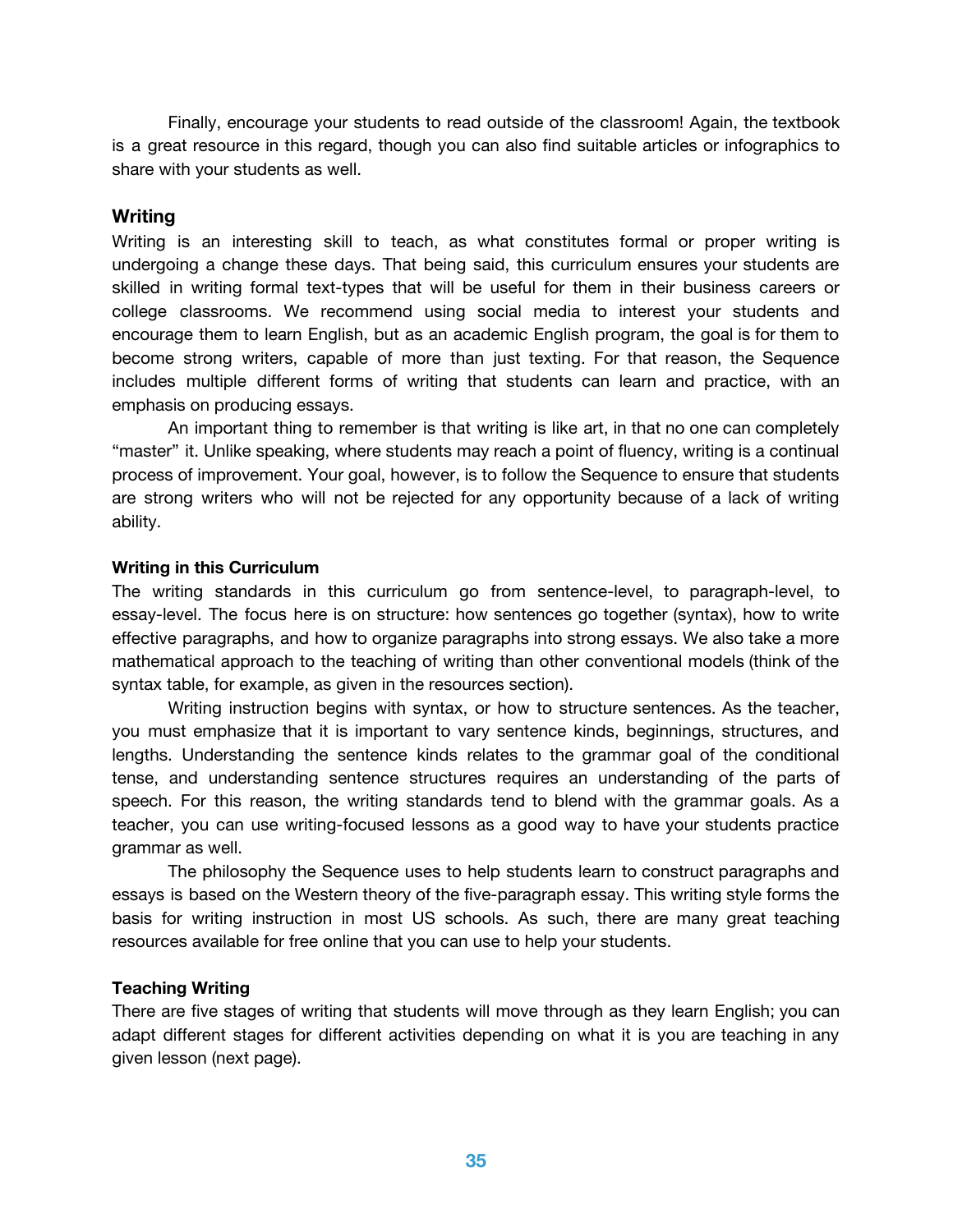- Copying: students copy words or phrases you provide this is best for lower-level learners and should rarely be used in this program;
- Controlled writing: students write short responses to directed questions this is the type of writing students are expected to do during reading assessments, though you can use these types of activities to introduce students to fundamental writing phrases in essays and such;
- Guided writing: you create an activity and provide templates for students to use in their writing passages - this is great for first introducing writing concepts that follow a defined structure, like introductory paragraphs or OPVLs, and so it is the type of writing students are expected to do during their assessments;
- Process writing: you set the topic and prompt, but students can write as they wish this is the ultimate goal for writers in this course (think Bloom's taxonomy);
- Free write: students produce whatever they desire.

As students move through the various stages of writing, they may struggle or be demotivated. Writing is hard, so you need to do your part as the teacher and provide positive feedback. You will also need to balance between emphasizing the product and the process. For some of the standards, you may be more focused on the product that students have produced, i.e. with a grammatical language standard, you are likely more inclined to see how students have used the concepts in their essays. For other standards, the process is more important, such as when focusing on how to analyze and organize facts. A good strategy is to only focus on one (either process or product) when providing feedback, so as not to overwhelm your students.

Another way you can help students improve their writing is through peer-work. Help your students understand how to proofread their own assignments and how to mark-up their own papers to identify mistakes. Then, you can have them share their writing with each other so they can help their partners improve.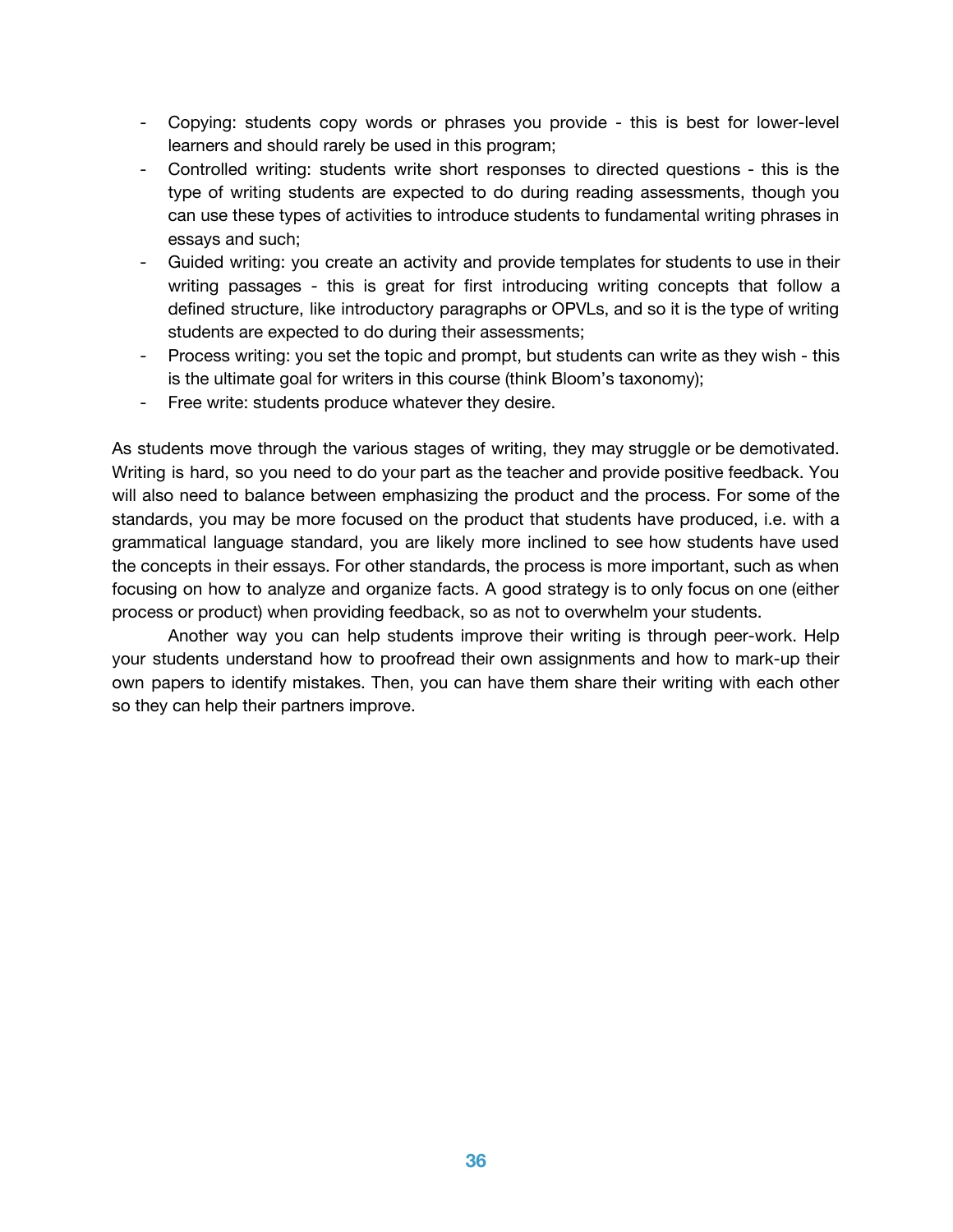# **Chapter Five Assessments**

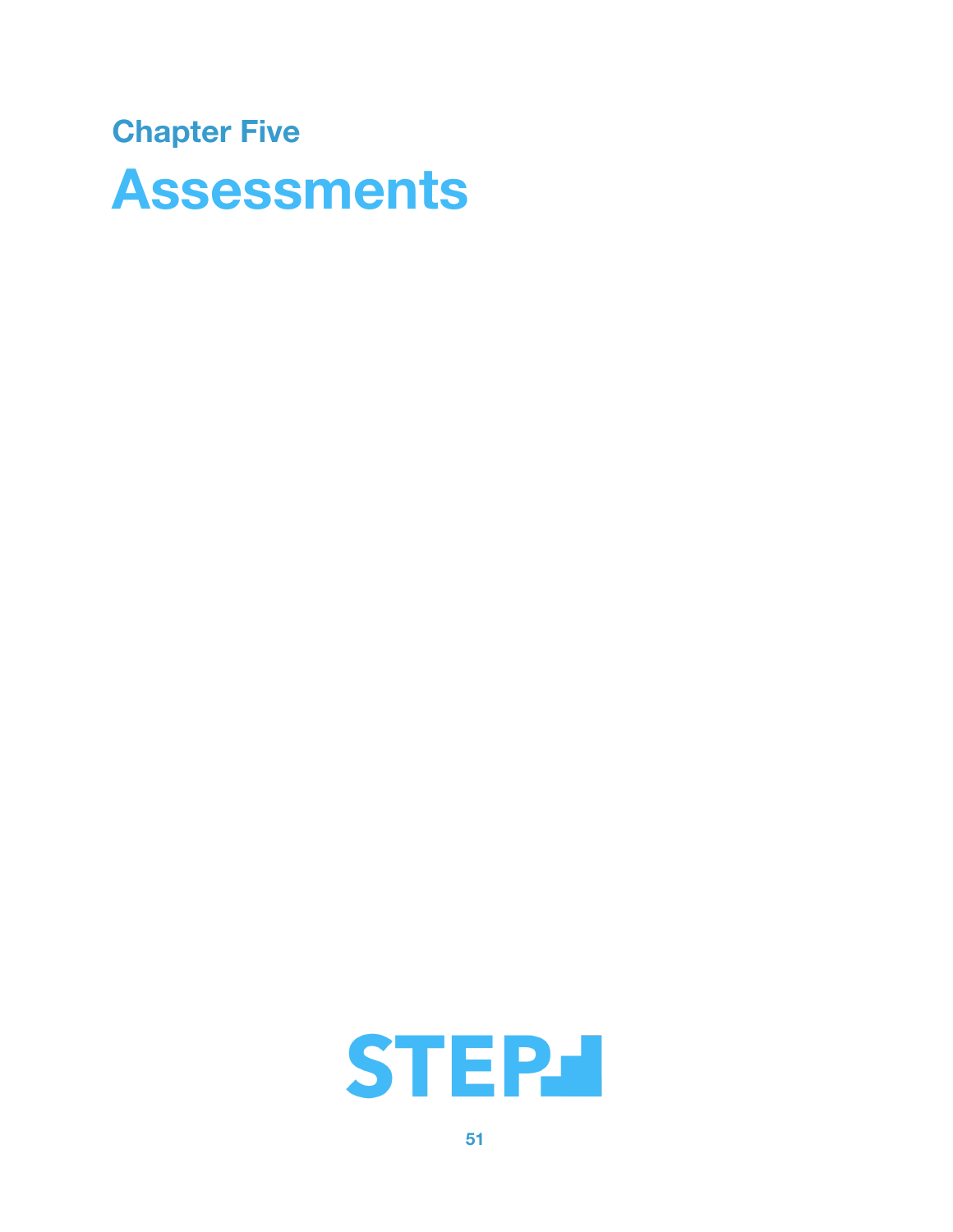# **Assessment Overview**

Frequent assessments are essential to ensure your students are actively developing the language standards. We recommend three general categories of assessment –– skill-focused tests, unit tests, and summative assessment — that can be used throughout the course to provide feedback on student progress.

In this section, we will provide some general advice for how to administer assessments throughout the time you are using this program. We will help explain how students should be graded and how the rubrics can be applied to assess students. For all the assessment, the specific rubrics and standards are included in a later chapter.

# **Types of Tests**

As mentioned, we generally recommend three categories of tests: skill-focused tests, unit tests, and summative assessment. Beyond this, teachers should make use of informal, low-stakes quizzes to measure reading comprehension, for example. These type of tests can be implemented whenever in whichever form the teacher feels best.

#### **Summative Assessments**

At the end of the general section and the end of the analytical section, the teacher must provide a summative assessment that tests student progress on all the relevant standards. For students in the general section, they must be tested on all twelve general standards. For students in the analytical section, they must be tested on all twenty-four writing standards (twelve general and twelve analytical).

We provide a sample assessment for each section in this chapter, and we provide instructions on how to write assessments for your own program. We highly encourage you to use our format for writing assessments, as it is a tried-and-tested way of measuring student progress on the language standards for this program.

#### **Unit Tests**

At the end of each unit, you will want to administer unit assessments that provide an opportunity to see how students are progressing on each of the language standards. Unit tests should be cumulative in terms of language standards assessed, though not necessarily cumulative in terms of humanities content. By that we mean that all writing standards that students have previously learned should be tested again, but the content of the test should focus on whatever the unit was that was being assessed. For example, if you are providing a test after completing Chapter Two: Technology, your writing test might include a writing exercise on social media that you grade with an emphasis on grammar and syntax, as these are the writing standards introduced thus far.

We provide general advice for how to write unit tests in this chapter of the teacher guide; however, the fundamental principles for writing a unit test are the same as for a summative assessment.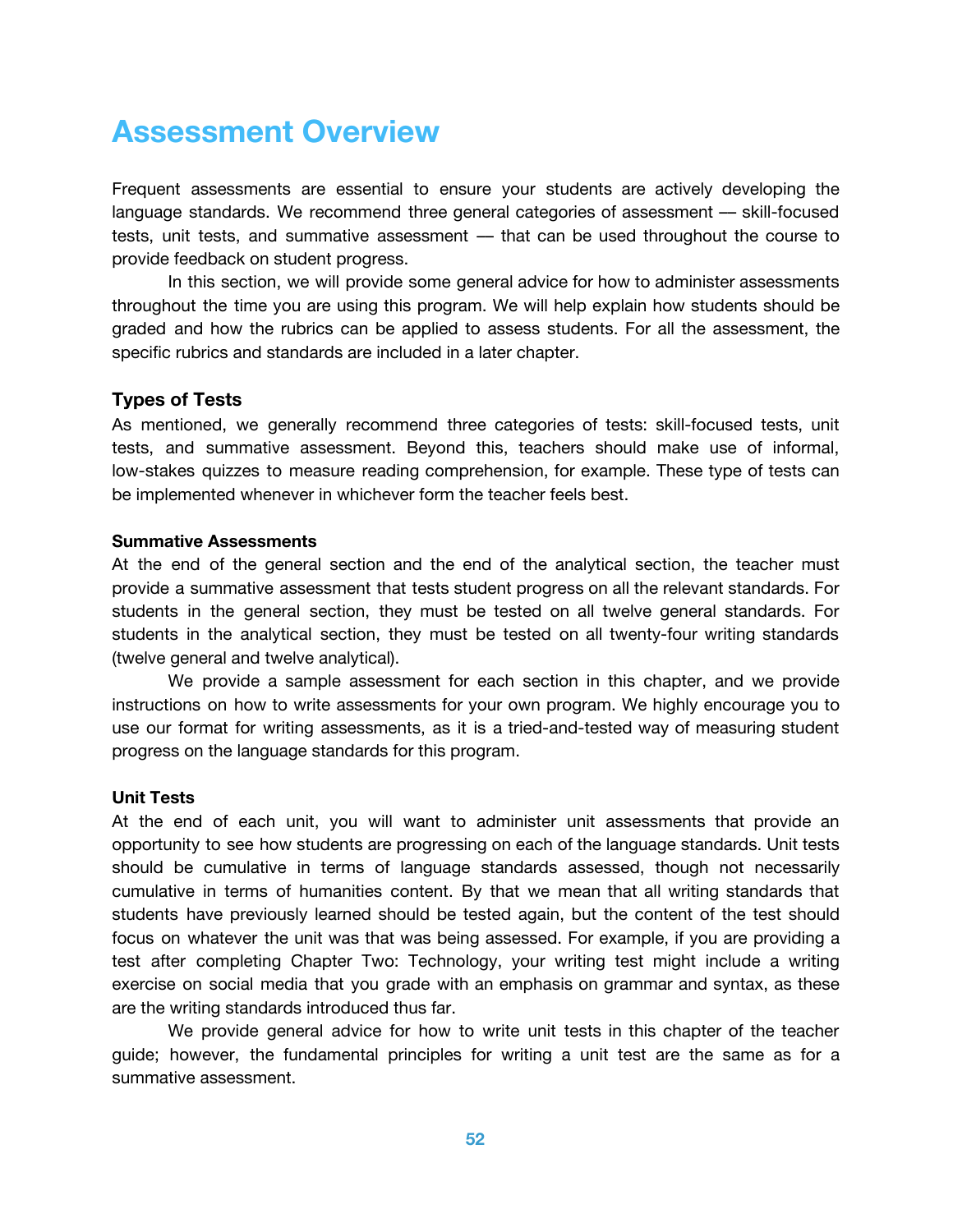# **Skill-Focused Tests**

As the name suggests, these are tests that focus on one skill. This means you are not grading every single language standard when you administer a skill-focused test; instead, you focus on one skill that the students have recently learned. These tests are relatively easy to make and easy to administer. They can be used throughout the term to gauge student progress before administering a unit test or summative assessment.

# **Testing Timeline**

How and when you administer most assessments is up to you: the important tests are the summative assessments, of which they are three. The table below describes how long each test takes and provides a short description of what it entails.

|                   | Writing                                                                                                                                      | <b>Reading</b>                                                                                                                                                                                                                 | <b>Listening and</b><br><b>Speaking</b>                                                                                                                                |
|-------------------|----------------------------------------------------------------------------------------------------------------------------------------------|--------------------------------------------------------------------------------------------------------------------------------------------------------------------------------------------------------------------------------|------------------------------------------------------------------------------------------------------------------------------------------------------------------------|
| <b>Placement</b>  | Write a paragraph                                                                                                                            | Read at Common Core 4                                                                                                                                                                                                          | Hold a fluent, informal                                                                                                                                                |
|                   | about something from                                                                                                                         | Grade 4 level and answer                                                                                                                                                                                                       | conversation                                                                                                                                                           |
|                   | the student's personal                                                                                                                       | basic comprehension                                                                                                                                                                                                            | discussing student's                                                                                                                                                   |
|                   | life                                                                                                                                         | questions                                                                                                                                                                                                                      | personal life                                                                                                                                                          |
| 1:35              | 45 minutes                                                                                                                                   | 45 minutes                                                                                                                                                                                                                     | 5 minutes delivery                                                                                                                                                     |
|                   | 1 hour                                                                                                                                       | 1 hour                                                                                                                                                                                                                         | 1 hour 30 minutes                                                                                                                                                      |
| <b>General</b>    | Write a five-paragraph<br>expository essay, from<br>a choice of four topics                                                                  | Read at Common Core 5 - 6<br>Level (tend to be expository)<br>Summary<br>Comprehension<br>Questions<br><b>Vocab in Context</b><br>$\overline{a}$<br><b>Reverse Outline</b>                                                     | Give an informational<br>speech of 5 minutes<br>and answer questions<br>about the content and<br>its relevance; the<br>speech is prepared at<br>home                   |
| 2:10              | 1 hour                                                                                                                                       | 1 hour                                                                                                                                                                                                                         | 10 minutes delivery                                                                                                                                                    |
|                   | 1 hour 15 minutes                                                                                                                            | 1 hour 15 minutes                                                                                                                                                                                                              | 2 hours 30 minutes                                                                                                                                                     |
| <b>Analytical</b> | Write a argumentative<br>essay using evidence<br>provided; essay must<br>include a thesis,<br>insightful analysis, and<br>a counter-argument | Two-texts at Common Core<br>7 - 8 Level (tend to be<br>analytical)<br>Similar questions to Year<br>One<br><b>OPVL</b><br>$\overline{\phantom{a}}$<br>Compare/Contrast<br>$\overline{\phantom{a}}$<br><b>Facts and Opinions</b> | Give a persuasive<br>speech of 5 minutes -<br>including a counter<br>argument - and<br>respond to questions<br>from the examiner; the<br>speech is prepared at<br>home |
| 3:10              | 1 hour 30 minutes                                                                                                                            | 1 hour 30 minutes                                                                                                                                                                                                              | 10 minutes delivery                                                                                                                                                    |
|                   | 1 hour 45 minutes                                                                                                                            | 1 hour 45 minutes                                                                                                                                                                                                              | 2 hours 30 minutes                                                                                                                                                     |

# **Assessment Timeline**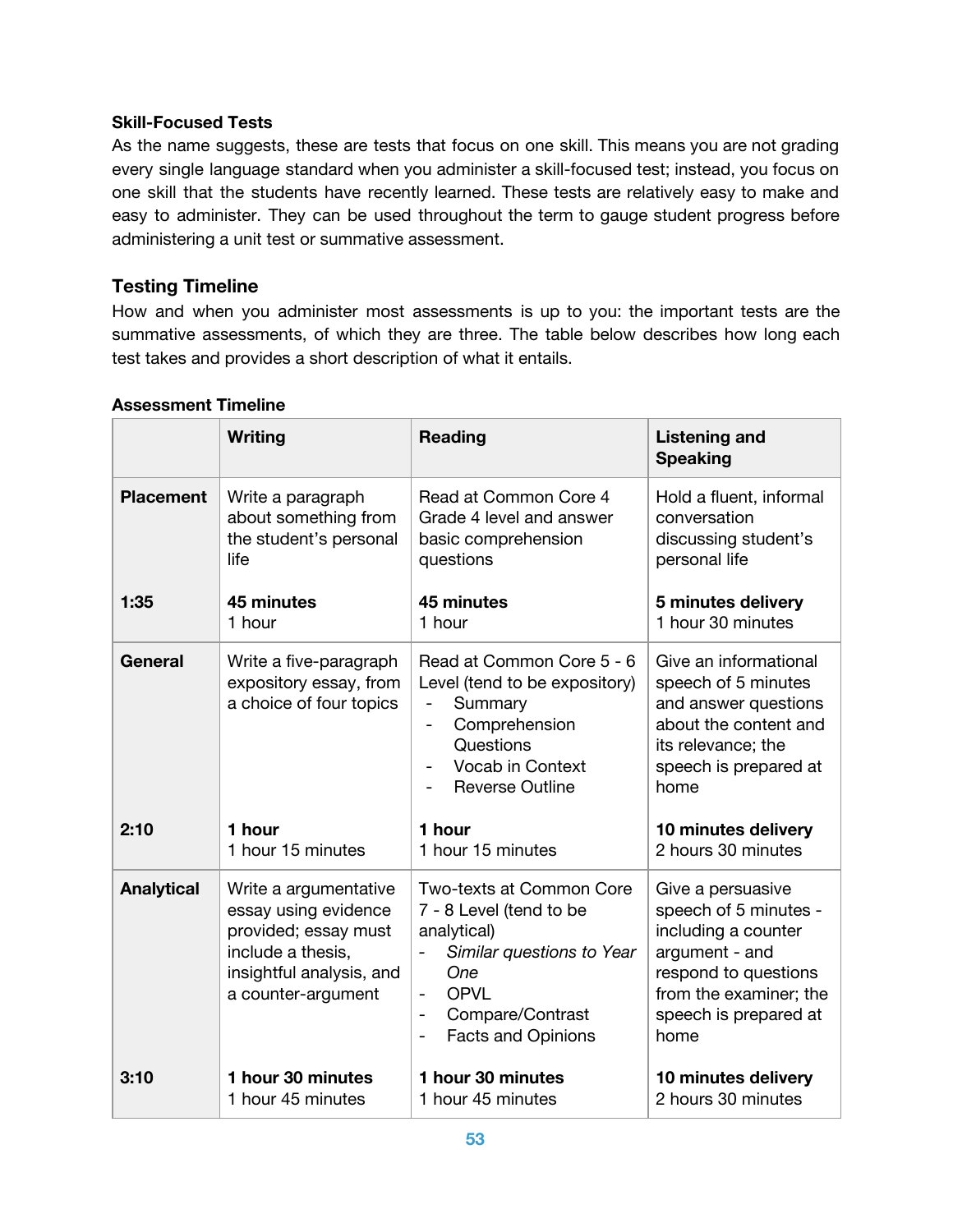As one can see from the above table, assessments get progressively longer as students progress through the course; this is because each test is measuring new skills *and* all the old skills assessed in prior sections.

Please note that there are two time measurements. The number in bold indicates how long each assessment lasts, while the number that is non-bolded is the amount of time teachers will need to allot in their planning to actually administer the assessments. These types are particularly high for the speaking sections, as we assume one teacher will be conducting the exam for fifteen students.

### **The Placement Assessment**

The placement assessment is very much like the other summative assessments that students will take during the course. The assessment has three sections measuring writing, reading, and conversation abilities. It is also written in a format that is easily adaptable to mass-dissemination through an online platform.

Students are tested on the first three general writing standards, the first three general reading standards, and the first three general speaking and listening standards. Naturally, however, they are not expected to have high scores in each of the categories, though these are still the skills targeted.

Finally, note that the placement assessment is the most flexible of the three summative assessments. Teachers should feel free to omit certain sections or consider different placement mechanisms should they feel fit.

#### **Writing Component**

Students must produce at least one paragraph responding to a prompt that relates to their personal lives. Common topics in the past have included family life, hobbies, and school subjects. The assessment is only forty-five minutes long and is not meant to be an intensive exercise. Students are graded on the first three general writing standards.

#### **Reading Component**

The test is centered around a pre-selected reading passage that is at the US Common Core grade four standard. Then, students are presented with a series of comprehension questions that measure their ability in regard to the first three general reading questions. Students have forty-five minutes for this section of the assessment.

#### **Listening and Speaking Component**

In the form of an interview, students hold a short conversation about their lives. The content of this assessment is very similar to writing assessment, except that the method of production is oral rather than written. Students need to be able to respond to questions and produce cogent sentences, so listening is also assessed.

Five minutes are allotted for this assessment, but in general, conversations will not exceed three or four minutes. In total, if the examiner is assessing fifteen students (the maximum class size we have used at our own program), one hour and fifteen minutes will be needed.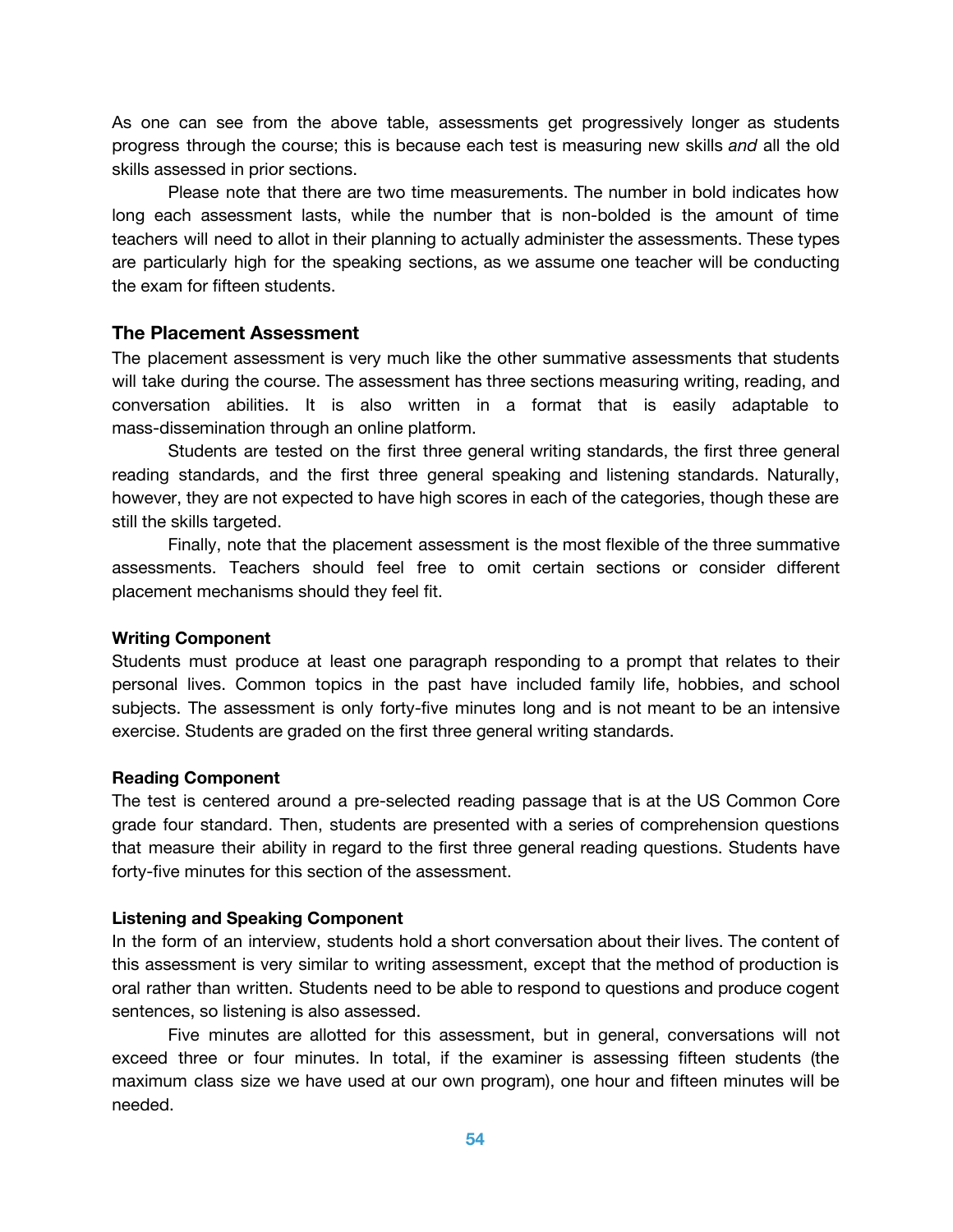#### **The General Summative Assessment**

As the name implies, the general summative assessment covers all twelve general language standards. Teachers should provide assessments throughout the term that use the same format as the general summative assessment so students have some familiarity with the assessment beforehand.

#### **Writing Component**

The writing component is a five-paragraph expository essay. Students will be given a choice of four prompts - relating to each of the four topics that are covered in this part of a course - from which to choose. An important element of this assessment is that students do not need to present an argument; they simply need to present an organized piece of writing. This portion of the assessment is limited to one hour.

### **Reading Component**

Students will be presented with a passage at the Common Core grade five or six level. They will then be asked a series of follow-up questions of four general types: summary, comprehension, vocabulary, and reverse-outline. This portion of the assessment is also limited to one hour.

### **Listening and Speaking Component**

A week before the assessment, students will be given two prompts and asked to prepare speeches that they can bring with them to the assessment. One prompt will be broad – allowing students to choose which topic they will discuss during the assessment –– and the second prompt will be interdisciplinary. Students will prepare the speech at home, using the textbook for information. They are not expected to present an argument, but the speech should be informational and not necessarily personal.

During the assessment, the students will present their speech (which is not to exceed five minutes), and then the examiner will ask follow-up questions. The total time for this portion of the assessment is ten minutes.

# **The Analytical Summative Assessment**

The analytical summative assessment is also a cumulative assessment that ends the course. Like with the general summative assessment, teachers should provide unit tests and practice assessments to students to complete before taking this final course assessment.

#### **Writing Component**

Students will be presented with a list of twelve factual statements that demonstrate two sides of a contentious topic relating to at least one of the four strands of the course. Students are tasked with defining and defending their position in an argumentative essay including a thesis, relevant evidence from the given statements, insightful analysis, and a counterargument. Students are given an hour and a half to complete this assessment.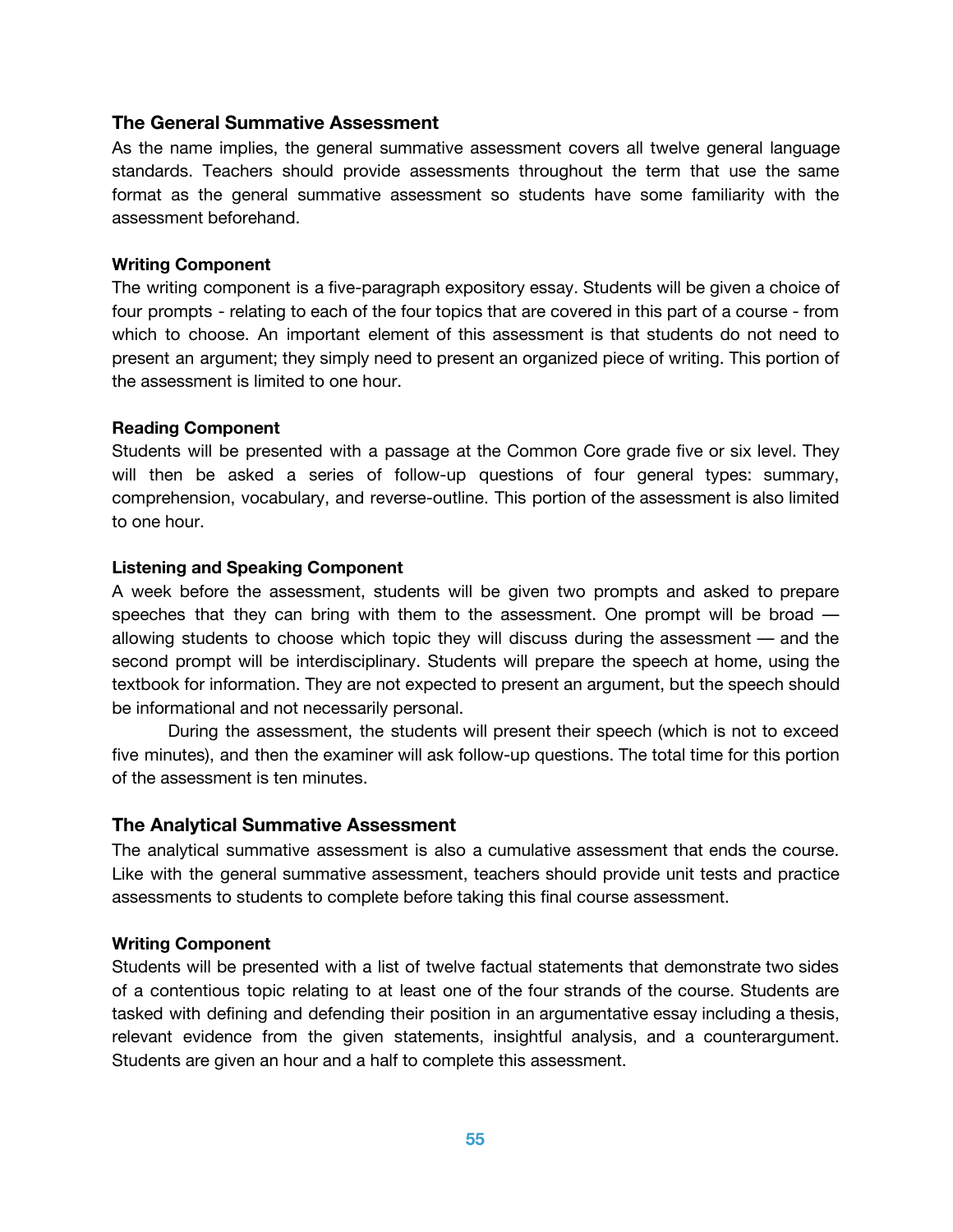#### **Reading Component**

Students will be given two passages (each around 200 words) –– one at the Common Core grade seven level and one at the Common Core grade eight level –– that will be presenting opposing viewpoints on the same topic. For each passage, students will be asked a series of quick questions assessing comprehension, fact and opinion understanding, and vocabulary; they will also have to summarize, reverse-outline, and analyze (through an OPVL) one of the passages. Finally, they will compare the authors' positions on the topic. This portion of the exam will last an hour and a half.

#### **Listening and Speaking Component**

Like with the general summative assessment, students will be given a list of prompts a week before the exam (in this case, four prompts: one for each topic). They will be expected to prepare a persuasive speech not to exceed five minutes that they may bring with them to the exam; the speech must be argumentative rather than informative. After the student presents, the examiner will spend five minutes cross-examining the student on their position. On the whole, this exam will take no more than ten minutes.

#### **Performance Indicators**

There are three separate indicators of student performance: the rubric band (test-independent and objective), the raw score (test-dependent and objective), and the letter grade (test-dependent and subjective).

Above all, the main performance indicator is the rubric band. For each standard, a rubric outlines five bands that describe levels of achievement; students will move up the rubric bands as they complete the course. As such, the rubric bands are objective and test-independent, so they provide a good way for students to gauge their progress over time.

For each assessment, however, a student will be given a raw score. This score is the number of marks they have earned for their answers in any given test, and it is based on the markscheme prepared *in advance* by the teacher. Marks are aligned with how well the student's response demonstrates proficiency in terms of the rubric bands (we provide guidance on how to write markschemes in this chapter). Marks and their markschemes are objective, in that they are not affected by the overall performance of the class, but they are test-dependent, in that each assessment will have its own mark scheme. That being said, mark schemes should be similar between assessments as assessment formats should be constant.

Finally, after each assessment, the teacher may provide a letter grade for each standard. The letter grade (A, B, C, D, or F with plus or minus marks) is determined by the teacher based on how well the student does relative to their peers or relative to the teachers' expectations for the class. Grade boundaries are set by the teachers after students take the assessment. In this sense, it is a subjective performance indicator and should be test-dependent. Teachers may decide whatever grading scheme they feel is appropriate.

On the next page, we provide an ordered-list for assessment development and marking protocols.